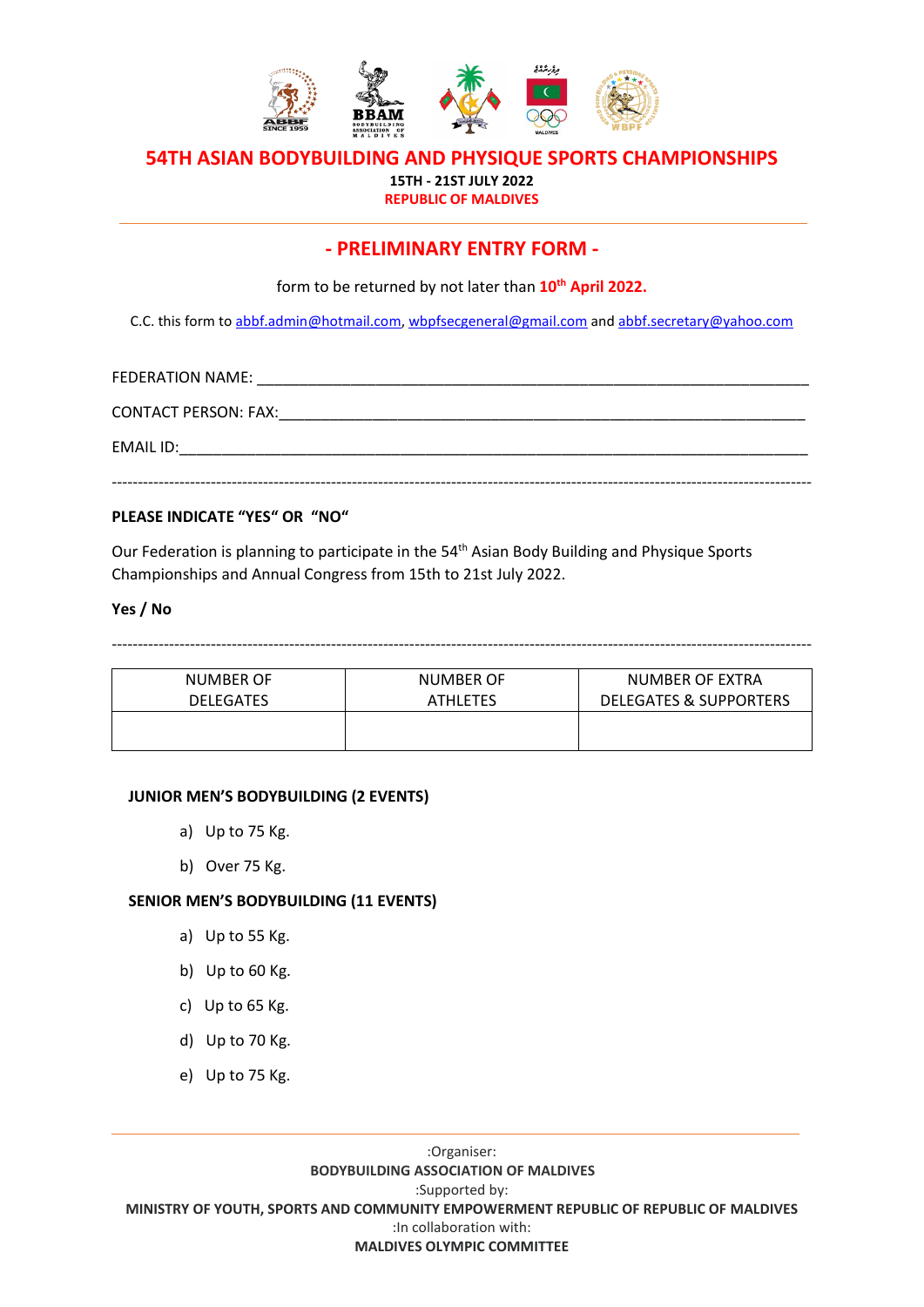

**15TH - 21ST JULY 2022 REPUBLIC OF MALDIVES**

- f) Up to 80 Kg.
- g) Up to 85 Kg.
- h) Up to 90 Kg.
- i) Up to 100 Kg.
- j) Over 100 Kg.
- **k)** Mr. ASIA Overall amongst the winners of each category.

## **MASTER MEN'S BODYBUILDING (5 EVENTS)**

- 40 49 YEARS OLD:
	- a) Up to 80 Kg.
	- b) Over 80 Kg.

#### 50 - 60 YEARS OLD:

- a) Up to 80 Kg.
- b) Over 80 Kg.

#### OVER 60 YEARS

a) One open category

## **MEN'S FITNESS PHYSIQUE (2 EVENTS)**

- a) Up to 170 cm/0 kg.
- b) Over 170 cm/+2 kg.

#### **MEN'S ATHLETIC PHYSIQUE (5 EVENTS)**

- a) Up to 160cm + 2 kg.
- b) Up to  $167cm + 4$  kg.
- c) Up to  $175cm + 6$  kg.
- d) Up to182cm + 8 kg.
- e) Over 182cm + 10 kg

## **MEN'S SPORTS PHYSIQUE (4 EVENTS)**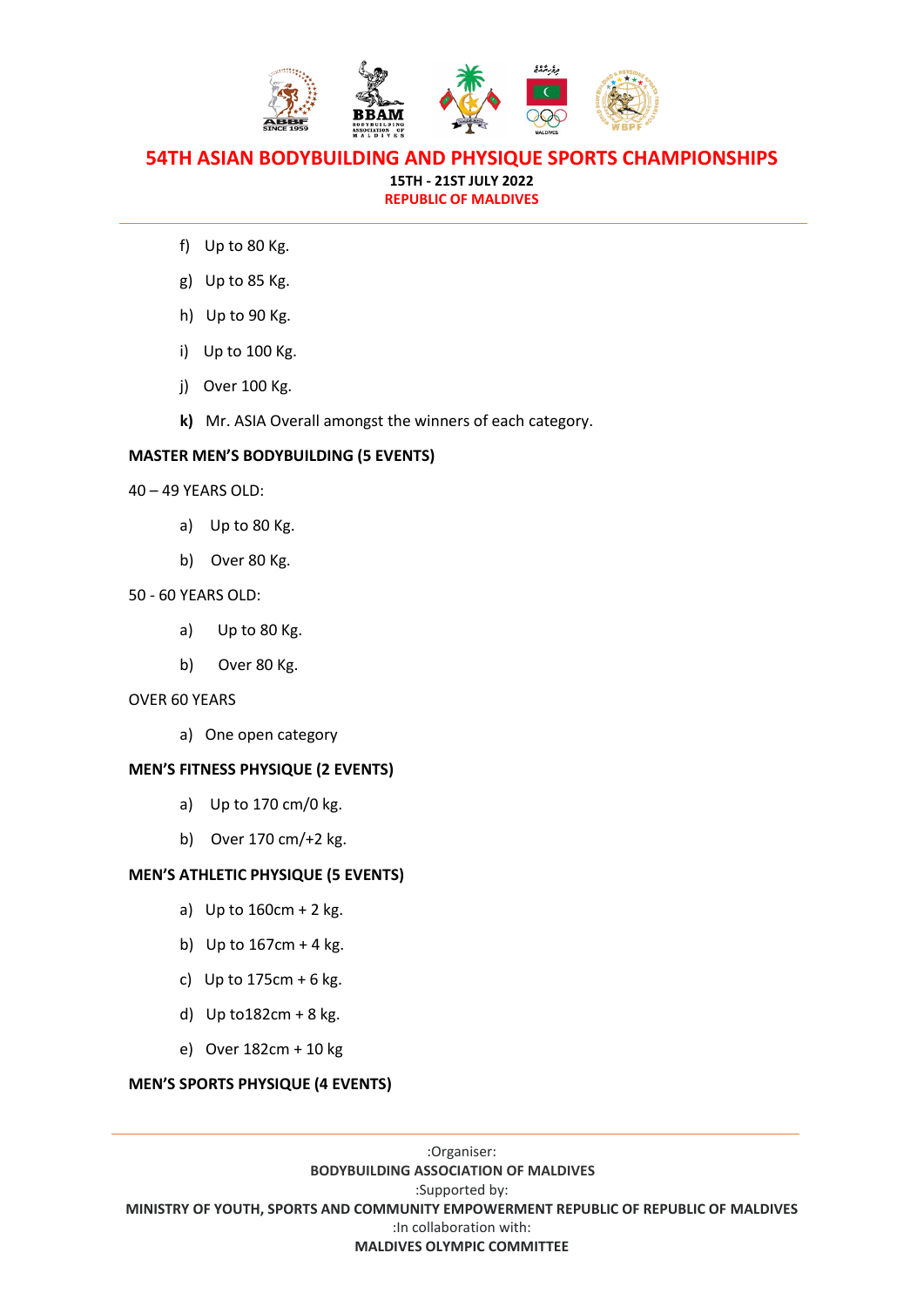

**15TH - 21ST JULY 2022 REPUBLIC OF MALDIVES**

- a) Up to 170 cm 2 kg.
- b) Up to 175 cm/ 0 kg.
- c) Up to  $180$  cm + 2 kg.
- d) Over 180 cm + 4 kg

## **SENIOR WOMEN'S BODYBUILDING (2 EVENTS)**

- a) Upto 55kg
- b) Over 55 kg

## **LADIES WOMEN'S BODYBUILDING (1 EVENT)**

a) Over 30 yrs. - one open category

## **JUNIOR WOMEN'S FITNESS PHYSIQUE (1 EVENT)**

a) 21 yrs. and below - one open category

## **SENIOR WOMEN'S FITNESS PHYSIQUE (2 EVENTS)**

- a) Up to 165 cm
- b) Over 165 cm

## **SENIOR WOMEN'S ATHLETIC PHYSIQUE (2 EVENTS)**

- a) Up to 165 cm
- b) Over 165 cm

## **LADIES WOMEN'S ATHLETIC PHYSIQUE (2 EVENTS)**

- a) 30 40 yrs. one open category
- b) Over 40 yrs. one open category

## **SENIOR WOMEN'S SPORT PHYSIQUE (2 EVENTS)**

- a) Up to 165 cm
- b) Over 165 cm

## **LADIES WOMEN'S SPORT PHYSIQUE (2 EVENTS)**

a) 30 – 40 yrs. one open category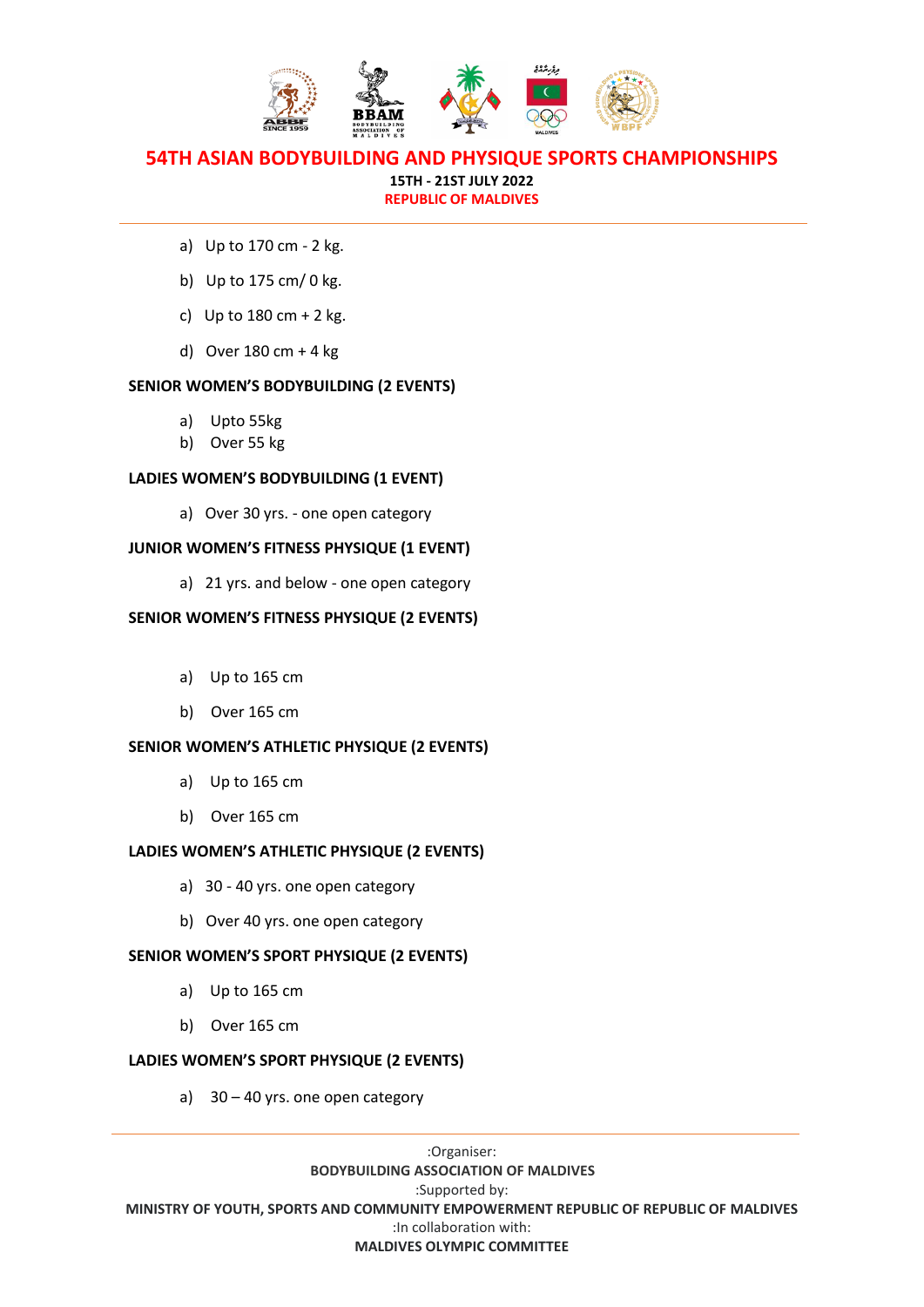

## **54TH ASIAN BODYBUILDING AND PHYSIQUE SPORTS CHAMPIONSHIPS 15TH - 21ST JULY 2022**

**REPUBLIC OF MALDIVES**

b) Over 40 yrs. one open category

## **JUNIOR WOMEN'S MODEL PHYSIQUE (1 EVENT)**

a) 21 yrs. and under - one open category

## **SENIOR WOMEN'S MODEL PHYSIQUE (5 EVENTS)**

- a) Up to 155 cm
- b) Up to 160 cm
- c) Up to 165 cm
- d) Up to 170 cm
- e) Over 170 cm

## **LADIES WOMEN'S MODEL PHYSIQUE (2 EVENTS)**

- a) 30 40 yrs. one open category
- b) Over 40 yrs. one open category

## **MIXED PAIRS (1 EVENT)**

a) One open category

## **PARA BODYBUILDING (1 EVENT)**

a) One open Category